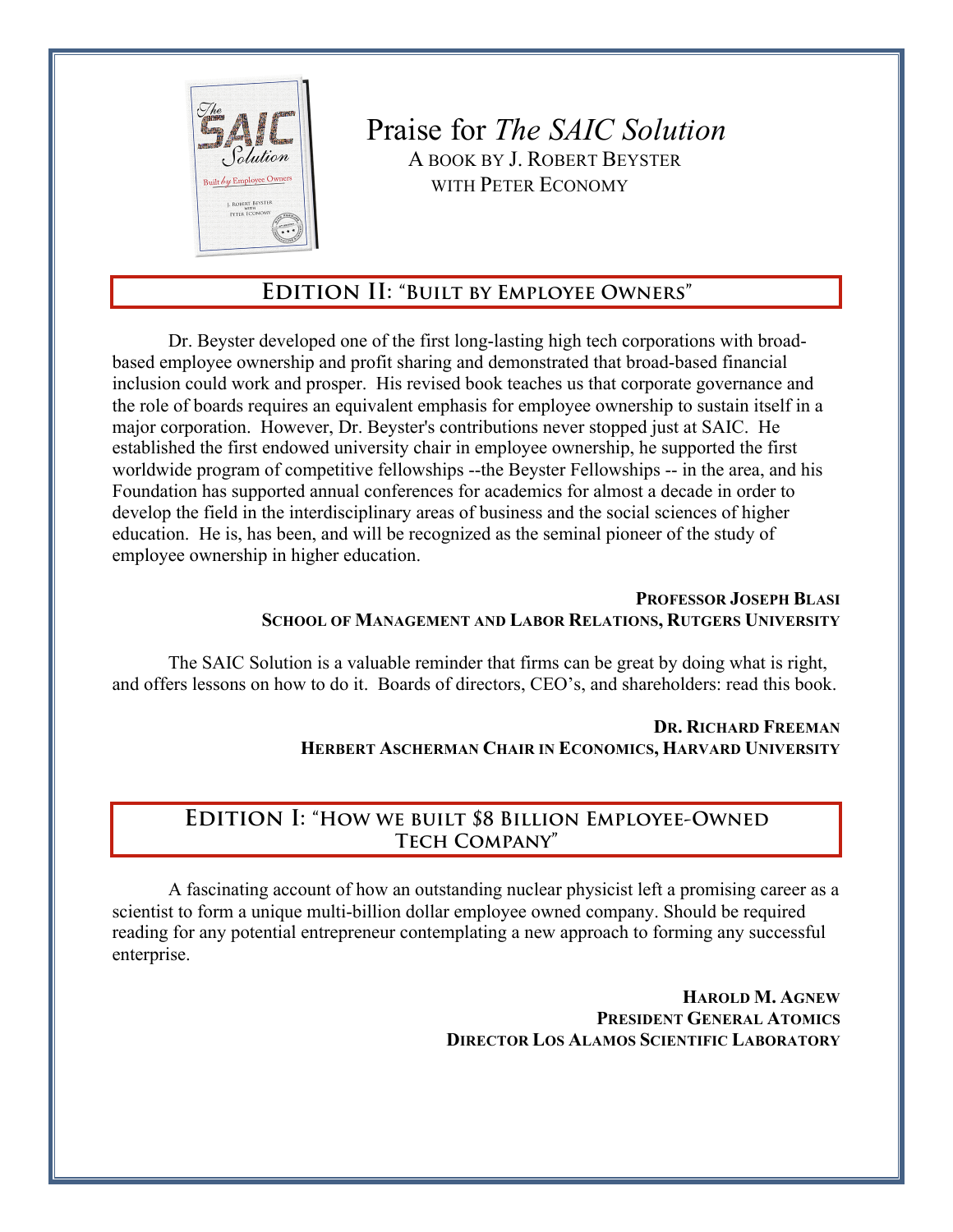It's not often when a brilliant scientist is also a brilliant entrepreneur. It's even less common for this same person to have the unique skills needed to take the business they founded and preside over its continued growth for an extended period of time. Dr. Beyster is one of these rare individuals, and the company he founded and grew—SAIC—is a living testament to the validity of his sometimes counterintuitive approach to business.

#### **RICHARD C. ATKINSON PRESIDENT EMERITUS, UNIVERSITY OF CALIFORNIA**

The SAIC Solution is a rare and fascinating study of an employee-owned enterprise, enormously innovative, enormously successful. Once again a lesson in the power of a shared vision, the power of innovation, the power of inclusion, and the power of leadership.

### **FRANCES HESSELBEIN CHAIRMAN, LEADER TO LEADER INSTITUTE**

A must read for those interested in improving productivity of their employees in a global economy. Dr. Beyster truly created large scale employee ownership in the United States.

#### **B. R. INMAN ADMIRAL, U. S. NAVY, (RET.)**

I have known Dr. Beyster for more than four decades, and have long admired him—as a scientist, a manager, and as a person. In building SAIC, Dr. Beyster proved what I have long believed: that decentralizing decision making as much as possible can transform organizations for the better. The widespread delegation of authority practiced at SAIC—coupled with the power of employee ownership—was an unbeatable combination, and it was directly responsible for the company's great success. This book provides a rare glimpse of the inner workings of Dr. Beyster's highly effective business practices, and it is essential reading for anyone who hopes to build a business that makes a profit—and makes a difference.

**MELVIN R. LAIRD U.S. SECRETARY OF DEFENSE (1969-73) COUNSELLOR TO THE PRESIDENT FOR DOMESTIC AFFAIRS (1973-74) NINE-TERM MEMBER OF THE U.S. HOUSE OF REPRESENTATIVES (1952-69) CURRENTLY SERVES AS SENIOR COUNSELLOR FOR NATIONAL AND INTERNATIONAL AFFAIRS, THE READER'S DIGEST ASSOCIATION, INC.**